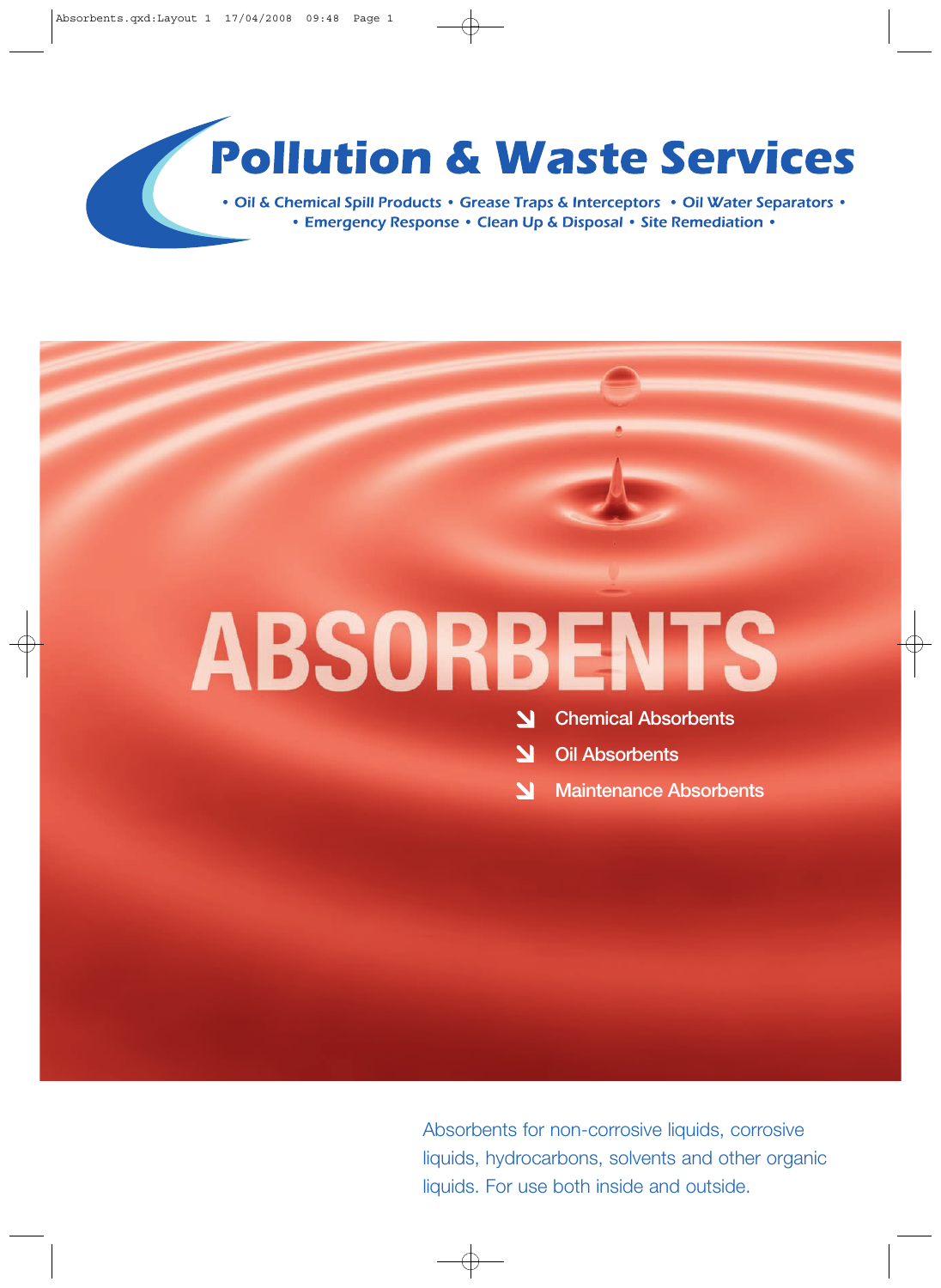#### **ABSORBENTS**

### **Drizit Absorbents**

Drizit absorbents allow you to tackle any spill, small or large, in a quick and efficient manner.

#### **Select**

- Drizit ® Maintenance Absorbents For non-corrosive liquids, hydrocarbons, solvents and other aqueous and organic liquids
- Drizit ® Oil Absorbents For hydrocarbons, solvents and other organic liquids
- Drizit ® Chemical Absorbents For corrosive liquids
- Drizit ® Granules For explosive chemicals & oxidising agents

#### **Performance benefits of Drizit absorbents:**

| Performance              | <b>Benefit</b>                                                              |
|--------------------------|-----------------------------------------------------------------------------|
| Highly absorbent         | Reduced product, labour and disposal costs                                  |
| High material strength   | A strong, superior product                                                  |
| High retention           | No drips as you clear the spill, eliminating<br>additional cleaning         |
| Fast absorbing action    | Reduced clean up time                                                       |
| Recycled filler material | Conserves non renewable resources and<br>helps reduce your carbon footprint |
| Can be incinerated       | Reduced disposal costs                                                      |
| Colour coded absorbents  | Ensure you use the correct absorbent for the<br>spilt material in question  |

#### **Absorbency ratings**

The absorbency (litres of liquid absorbed per Kg) is greatly influenced by the liquid viscosity and drainage time. In this brochure we have quoted minimum absorbencies based on laboratory tests carried out using the British Standard Test Method BS7959-1:2004 (30 second drainage time, at 20°C), using the following test liquids:-

**• Oil Absorbents - SAE10W40 Oil**

#### **• Chemical / Maintenance Absorbents - Water**

The maximum figure quoted is with high viscosity liquids and no drainage.

There is a great increase in the absorbency level of liquids that have a high viscosity, particularly when using Drizit absorbent pads and rolls, where there is a tendency for the liquid to also be held to the exterior surface of the absorbent material. The quantity of liquid lost due to drainage also decreases. This effect is less noticeable with filled products such as cushions, socks and booms. The absorbency rating for such products is largely determined by the amount of free volume inside the product.

#### **Kits absorbency range**

A range of absorbency has also been quoted for spill kits. The lower figure is the sum of the performance of the component absorbents when tested as above using the BS method. The higher figure is that which will be obtained using high viscosity liquids and reduced drain times.

### **Compatibility Tables**

#### **Maintenance Sorbents**

May be used with all liquids except those classed as **Corrosive**, with the exception of **oxidising agents**. This is merely an extract from our full data, for specific compatibility information, please contact us.

| <b>Common Aqueous</b>  | <b>Water</b>           | Phenol               | Formaldehyde            | Jet fuel                      | Heating oil        | Dilute sodium carbonate |
|------------------------|------------------------|----------------------|-------------------------|-------------------------------|--------------------|-------------------------|
| <b>Solutions</b>       | Bottled water          | Surgical spirit      | Hexane                  | Kerosene                      | Liquid animal fat  | soln's                  |
| <b>Blood</b>           | Industrial waste water | <b>Solvents</b>      | Methylene chloride      | <b>Oils</b>                   | Vegetable oil      | <b>Oxidising Agents</b> |
| Salt Water             | Tap water              | Acetone              | Perchloroethylene       | Crude oil                     | <b>Brake fluid</b> | Sodium hypochlorite     |
| Carbonated soft drinks | Soapy water            | Acrylonitrile        | White spirit<br>Toluene | <b>Electrical transformer</b> | <b>Acids</b>       | Hydrogen peroxide (10%) |
| Gastric (stomach) acid | <b>Alcohols</b>        | Carbon tetrachloride | Trichloroethylene       | Oil                           | Acetic acid dilute |                         |
| Liquid manure          | Beer/wine              | Chloroform           |                         | Hydraulic oil                 | Carbonic acid      |                         |
| <b>Milk</b>            | <b>Ethanol (100%)</b>  | Cyclohexanone        | <b>Fuels</b>            | Mineral oil                   | <b>Caustics</b>    |                         |
| Dilute acids & alkalis | Ethylene glycol        | Diethylamine         | Fuel oil                | Motor oil                     |                    |                         |
| Dilute bleach          | Methanol               | Ether                | Petrol                  | Diesel oil                    | Dilute ammonia     |                         |
| Vinegar                |                        |                      |                         |                               | Aniline            |                         |

#### **Chemical Sorbents**

This is merely an extract from our full data, for specific compatibility information, please contact us.

| <b>Common Aqueous</b>                                                                                                                                                             | <b>Water</b>                                                                                                                                                                             | May be used with all                                                                                                                                                                           | Formaldehyde                                                                                                                                                    | <b>Oils</b>                                                                                                                                                                      | <b>Acids (Concentrated)</b>                                                                                                                                                                                                 | Potassium hydroxide                                         |
|-----------------------------------------------------------------------------------------------------------------------------------------------------------------------------------|------------------------------------------------------------------------------------------------------------------------------------------------------------------------------------------|------------------------------------------------------------------------------------------------------------------------------------------------------------------------------------------------|-----------------------------------------------------------------------------------------------------------------------------------------------------------------|----------------------------------------------------------------------------------------------------------------------------------------------------------------------------------|-----------------------------------------------------------------------------------------------------------------------------------------------------------------------------------------------------------------------------|-------------------------------------------------------------|
| <b>Solutions</b><br><b>Blood</b><br>Salt water<br>Carbonated soft drinks<br>Gastric (stomach) acid<br>Liquid manure<br>Milk<br>Dilute acids & alkalis<br>Dilute bleach<br>Vinegar | <b>Bottled</b> water<br>Industrial waste water<br>Tap water<br>Soapy water<br><b>Alcohols</b><br>Beer/wine<br>Ethanol (100%)<br>Ethylene glycol<br>Methanol<br>Phenol<br>Surgical spirit | corrosive liquids with the<br>exception of oxidising<br>agents.<br><b>Solvents</b><br>Acetone<br>Acrylonitrile<br>Carbon tetrachloride<br>Chloroform<br>Cyclohexanone<br>Diethylamine<br>Ether | Hexane<br>Methylene chloride<br>Perchloroethylene<br>White spirit<br>Toluene<br>Trichloroethylene<br><b>Fuels</b><br>Fuel oil<br>Petrol<br>Jet fuel<br>Kerosene | Crude oil<br>Electrical transformer<br>Oil<br>Hydraulic oil<br>Mineral oil<br>Motor oil<br>Diesel oil<br>Heating oil<br>Liquid animal fat<br>Vegetable oil<br><b>Brake fluid</b> | Acetic acid (100%)<br>Carbonic acid<br>Formic acid<br>Hydrochloride acid (35%)<br>Hydrofluoric acid<br>Nitric acid<br>Sulphuric acids (98%)<br>Trifluoroacetic acid<br><b>Caustics (Concentrated)</b><br>Ammonia<br>Aniline | Sodium carbonate<br>Sodium hydroxide<br>Trisodium phosphate |

#### **Oil Sorbents**

This is merely an extract from our full data - for specific compatibility information, please contact us.

- **Alcohols** Ethanol (100%) Ethylene glycol **Methanol** Phenol Surgical Spirit **Fuels** Fuel oil Petrol Jet fuel Kerosene
- **Solvents** Acetone Acrylonitrile Carbon tetrachloride Chloroform **Cyclohexanone**
- Diethylamide Ether Formaldehyde **Hexane** Methylene chloride Perchloroethylene
- White spirit **Toluene Trichloroethylene Oils** Crude oil Electrical transformer oil
- Hydraulic oil Mineral oil Motor oil Diesel oil Heating oil Liquid animal fat
- Vegetable oil Brake fluid Oil on water **Other** Aniline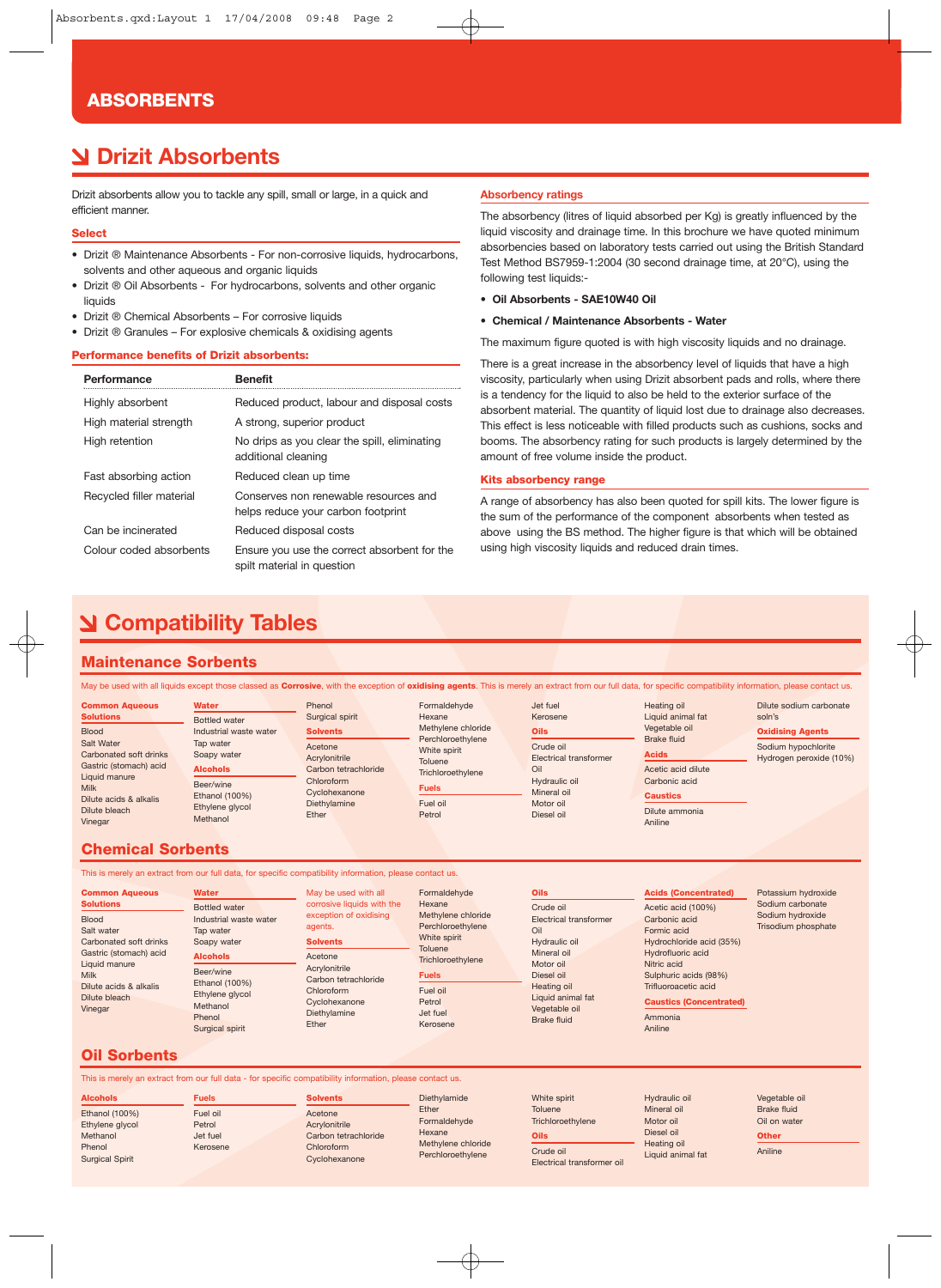#### **www.pwsireland.ie ORDER HOTLINE 1890 93 09 33**

#### **Loose**

Our range of loose absorbent materials is excellent for all industrial situations.



**FIBRE**

| <b>Product</b>        | Code          | <b>Sorbency</b> | Absorbency (L) | <b>Size</b>      | Quantity |
|-----------------------|---------------|-----------------|----------------|------------------|----------|
| Agacat                | 001/AQUA/100L | Oil             | $125 - 150$    | 100L             |          |
| Wood Loose Fibre 10kg | 0101          | Oil             | $140 - 160$    | 10 <sub>kq</sub> | 1        |
| Poly Loose            | 0102/10       | Oil             | $170 - 250$    | 10 <sub>kq</sub> |          |
| Granules              | 0399          | Oil/Maintenance | $8 - 12$       | 13 <sub>kq</sub> |          |
| Loose Absorbent 4kg   | 0202/4        | Chemical        | $40 - 80$      | 4 <sub>kg</sub>  |          |
| Loose Absorbent 10kg  | 0202/10       | Chemical        | $100 - 200$    | 10 <sub>kq</sub> |          |
| Zorb (bag)            | 0398/BAG      | Maintenance     | $25 - 30$      | 6kg              |          |
| Zorb (tub)            | 0398/TUB      | Maintenance     | $25 - 30$      | 6 <sub>kg</sub>  |          |
|                       |               |                 |                |                  |          |

### **BioCat**

Leading edge absorbent for hydrocarbon spills and also general maintenance spills. A self contained bioremediation system with naturally occuring micro organisms. Can be re-used and recycled.



|                                                                 |             | 6 x 20L BioCat Absorbent              |     |      |  |
|-----------------------------------------------------------------|-------------|---------------------------------------|-----|------|--|
| <b>Product</b>                                                  | Code        | Sorbency Absorbency (L) Size Quantity |     |      |  |
| <b>BioCat</b>                                                   | 001/BIO/20L | Oil/Maintenance 25 - 50               |     | 20L  |  |
| <b>BioCat Recycling Centre (mini)</b>                           | 001/RC/MINI | Oil/Maintenance                       | N/A | 20L  |  |
| <b>BioCat Recycling Centre (industrial)</b>                     |             | 001/RC/120L Oil/Maintenance           | N/A | 120L |  |
| BioCat Recycling Centre Starter Kit 001/STARTER Oil/Maintenance |             |                                       | N/A | 120L |  |
|                                                                 |             |                                       |     |      |  |

#### **Pads & Sheets**

Sheets and pads that absorb spills fast. High strength, even when saturated. Use under dripping machinery or for wiping down surfaces and as part of your spill response plan.



**OIL SHEET CHEMICAL SHEET MAINTENANCE SHEET**

| <b>Product</b>   | Code | Sorbency Absorbency (L) |             | <b>Size</b>        | <b>Quantity</b> |
|------------------|------|-------------------------|-------------|--------------------|-----------------|
| Pads             | 0144 | Oil                     | $150 - 200$ | 40cm x 52cm        | 100             |
| Sheet            | 0140 | Oil                     | $150 - 200$ | $40cm \times 52cm$ | 200             |
| Sheet            | 0141 | Oil                     | $38 - 50$   | $40cm \times 52cm$ | 50              |
| Sheet            | 0240 | Chemical                | $90 - 160$  | $40cm \times 52cm$ | 200             |
| Sheet            | 0241 | Chemical                | $23 - 40$   | $40cm \times 52cm$ | 50              |
| Sheet            | 0246 | Chemical                | $11.5 - 20$ | $40cm \times 52cm$ | 25              |
| Sheet            | 0340 | Maintenance             | $90 - 160$  | 40cm x 52cm        | 200             |
| Sheet            | 0341 | Maintenance             | $23 - 40$   | $40cm \times 52cm$ | 50              |
| Sheet            | 0346 | Maintenance             | $11.5 - 20$ | $40cm \times 52cm$ | 25              |
| Pad (heavy duty) | 0344 | Maintenance             | $90 - 160$  | $40cm \times 52cm$ | 100             |
|                  |      |                         |             |                    |                 |

### **Rolls & Mini Rolls**

Rolls that absorb fast. Retain strength when saturated. Form part of your spill response plan.

Use under dripping machinery or for wiping down surfaces.



**OIL ROLL CHEMICAL ROLL MAINTENANCE ROLL**

| <b>Product</b>       | Code     | Sorbency Absorbency (L) |             | <b>Size</b>        | Quantity |
|----------------------|----------|-------------------------|-------------|--------------------|----------|
| Antistatic Roll      | 0142/A   | Oil                     | $140 - 190$ | 80cm x 52m         | 1        |
| Antistatic Mini Roll | 0143/A   | Oil                     | $70 - 95$   | 40cm x 52m         |          |
| Mini Roll            | 0143     | Oil                     | $75 - 100$  | $50cm \times 42m$  | 1        |
| Roll                 | 0142     | Oil                     | $150 - 200$ | $100cm \times 42m$ | 1        |
| Roll                 | 0242     | Chemical                | $90 - 160$  | $100cm \times 42m$ | 1        |
| Mini Roll            | 0243     | Chemical                | $45 - 80$   | $50cm \times 42m$  | 1        |
| Roll                 | 0342     | Maintenance             | $90 - 160$  | $100cm \times 42m$ | 1        |
| Mini Roll            | 0343     | Maintenance             | $45 - 80$   | $50cm \times 42m$  | 1        |
| 3 Step Roll          | 0356/PRI | Maintenance             | $20 - 36$   | $13cm \times 15m$  |          |
|                      |          |                         |             |                    |          |

### $\overline{\phantom{a}}$ **BioCat Recycling Centre - 5 Step Guide STEP 1:** Shovel BioCat from the shutter at the base of the recycling centre. **STEP 2:** Completely cover the spill with BioCat. **STEP 3:** Brush BioCat backwards and forwards to remove any residue. **STEP 4:** Shovel up used BioCat and process through the Recycling Centre. **STEP 5:** Waste caught by the sieve should be disposed of in accordance with local legislation. **STEP 1 STEP 2 STEP 3 STEP 4 STEP 5**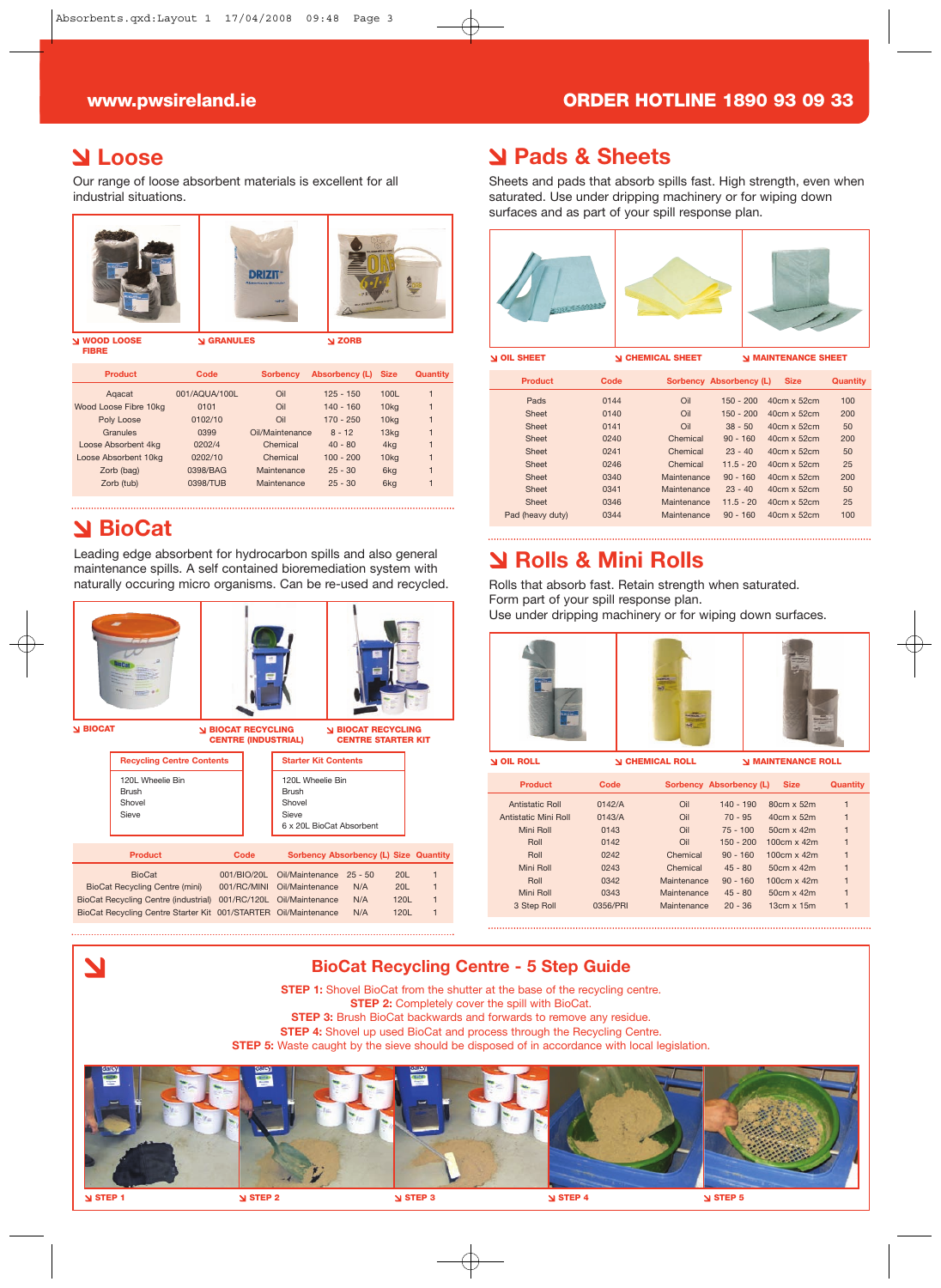#### **ABSORBENTS**

### **Non-Linting**

Lint-free, strong and highly absorbent. Available in a variety of formats. Provides greater durability than normal pads and rolls.





**NON LINTING OIL RANGE NON LINTING MAINTENANCE RANGE**

| <b>Product</b>           | Code           |             | <b>Sorbency Absorbency (L)</b> | <b>Size</b>        | Quantity     |
|--------------------------|----------------|-------------|--------------------------------|--------------------|--------------|
| Sheet                    | 0163L/050      | Oil         | $23 - 31$                      | 50cm x 40cm        | 50           |
| Sheet                    | 0163L/200      | Oil         | $92 - 123$                     | 50cm x 40cm        | 200          |
| Pad                      | 0163H/100      | Oil         | $46 - 51$                      | 50cm x 25cm        | 100          |
| Mini Roll                | 0164H/050PR1   | Oil         | $58 - 77$                      | 50cm x 25m         | $\mathbf{1}$ |
| Mini Roll                | 0164H/050PR3   | Oil         | $58 - 77$                      | $50cm \times 25m$  | $\mathbf{1}$ |
| Roll                     | 0164H/100PR2   | Oil         | $116 - 155$                    | 100cm x 25m        | $\mathbf{1}$ |
| Sheet                    | 0363/L/050     | Maintenance | $13 - 23$                      | 50cm x 40cm        | 50           |
| Sheet                    | 0363/L/100     | Maintenance | $27 - 49$                      | $50cm \times 40cm$ | 100          |
| Sheet                    | 0363/L/200     | Maintenance | $54 - 97$                      | 50cm x 40cm        | 200          |
| Pad                      | 0363/H/100     | Maintenance | $44 - 79$                      | $50cm \times 40cm$ | 100          |
| Roll (perforated across) | 0364/H/050PR1  | Maintenance | $34 - 61$                      | 50cm x 25m         | $\mathbf{1}$ |
| Mini Roll*               | 0364/H/050PR3  | Maintenance | $34 - 61$                      | 50cm x 25m         | $\mathbf{1}$ |
| Roll*                    | 0364/H/100PR2  | Maintenance | $68 - 122$                     | $100cm \times 25m$ | $\mathbf{1}$ |
| Heavy Duty Mini Roll*    | 0364/HD/050PR2 | Maintenance | $32 - 58$                      | 50cm x 25m         | $\mathbf{1}$ |
| Large Heavy Duty Roll*   | 0364/HD/100PR2 | Maintenance | $32 - 58$                      | 100cm x 25m        | $\mathbf{1}$ |
| Heavy Duty Roll**        | 0364/HDPE/050  | Maintenance | $28 - 50$                      | 50cm x 25m         | $\mathbf{1}$ |
| Heavy Duty Roll**        | 0364/HDPE/100  | Maintenance | $28 - 50$                      | 100cm x 25m        | $\mathbf{1}$ |

\* perforated across & along \*\* poly backed

### **Ecomat**

Natural fibre absorbent - The Natural Choice. Absorbs up to 18 times its own weight. High strength, low linting and fire retardent.





**ECOMAT OIL RANGE SERVICE RANGE SERVICE RANGE** 

| <b>Product</b> | Code             | <b>Sorbency</b> | Absorbency (L) | <b>Size</b>        | Quantity     |
|----------------|------------------|-----------------|----------------|--------------------|--------------|
| Pad            | 002/O/PAD/100    | Oil             | $96 - 128$     | $50cm \times 40cm$ | 100          |
| Mini Roll      | 002/O/ROLL/0.5   | Oil             | $48 - 64$      | 50cm x 20m         | $\mathbf{1}$ |
| Roll           | 002/O/ROLL/1.0   | Oil             | $96 - 128$     | 100cm x 20m        | 1            |
| Carpet         | 002/O/CARPET/1.5 | Oil             | $144 - 192$    | $150cm \times 20m$ | 1            |
| Pad            | 002/M/PAD/100    | Maintenance     | $70 - 126$     | $50cm \times 40cm$ | 100          |
| Mini Roll      | 002/M/ROLL/0.5   | Maintenance     | $35 - 63$      | 50cm x 20m         | $\mathbf{1}$ |
| Roll           | 002/M/ROLL/1.0   | Maintenance     | $70 - 126$     | 100cm x 20m        | 1            |
| Carpet         | 002/M/CARPET/1.5 | Maintenance     | $105 - 189$    | $150cm \times 20m$ | 1            |
|                |                  |                 |                |                    |              |

### **Cushions & Mini Cushions**

Cushions and mini cushions are high capacity absorbents for large spill quantities. They have a tough, durable tear resistant cover. **Use:** 

- On major spills or in sumps and bilges.
- Under machines.
- During maintenance works.
- Use mini cushion with drip tray.



**Product** Code Sorbency Absorbency (L) Size Cushion 0110 Oil 135 - 150 55cm x 35cm x 10cm 10<br>
Mini Cushion 0111/20 Oil 85 - 94 33cm x 21cm x 6cm 20 1111/20 0il 85 - 94 33cm x 21cm x 6cm 20<br>1210 016 016 0210 0210 055cm x 35cm x 10cm 10 Cushion 0210 Chemical 70 - 100 55cm x 35cm x 10cm 10 Mini Cushion 0211/20 Chemical 50 - 90 33cm x 21cm x 6cm 20 Cushion 0310 Maintenance 70 - 100 55cm x 35cm x 10cm 10<br>
lini Cushion 0309/RC Maintenance 50 - 90 33cm x 21cm x 6cm 20 Mini Cushion 0309/RC Maintenance 50 - 90 33cm x 21cm x 6cm 20 Drip Tray 0309/RT Maintenance N/A 35cm x 25cm x 6cm 20

#### **Socks**

Highly absorbent cover and filler. Use as a spill containment device and around leaky machinery to prevent leaks from spreading. Excellent temporary bund.



**OIL SOCK CHEMICAL SOCK MAINTENANCE SOCK**

| <b>Product</b>    | Code        | <b>Sorbency</b> | Absorbency (L) | <b>Size</b>          | <b>Quantity</b> |
|-------------------|-------------|-----------------|----------------|----------------------|-----------------|
| Sock              | 0130/125/10 | Oil             | $35 - 40$      | $125cm \times 7.5cm$ | 10              |
| Sock              | 0130/300/5  | Oil             | $42 - 48$      | 300cm x 7.5cm        | 5               |
| Sock              | 0130/125/20 | Oil             | $70 - 80$      | $125cm \times 7.5cm$ | 20              |
| Sock              | 0130/600/4  | Oil             | $68 - 76$      | $600cm \times 7.5cm$ | $\overline{4}$  |
| Sock              | 0230/125/10 | Chemical        | $25 - 35$      | $125cm \times 7.5cm$ | 10              |
| Sock              | 0230/125/20 | Chemical        | $50 - 70$      | $125cm \times 7.5cm$ | 20              |
| Sock              | 0230/125/40 | Chemical        | $100 - 140$    | $125cm \times 7.5cm$ | 40              |
| Sock              | 0230/300/5  | Chemical        | $30 - 42$      | $300cm \times 7.5cm$ | 5               |
| Sock              | 0230/600/4  | Chemical        | $48 - 60$      | $600cm \times 7.5cm$ | $\overline{4}$  |
| Sock              | 0330/125/10 | Maintenance     | $25 - 35$      | 125cm x 7.5cm        | 10              |
| Sock              | 0330/125/20 | Maintenance     | $50 - 70$      | $125cm \times 7.5cm$ | 20              |
| Sock              | 0330/125/40 | Maintenance     | $100 - 140$    | $125cm \times 7.5cm$ | 40              |
| <b>Super Sock</b> | 0330/120/10 | Maintenance     | 60             | $120cm \times 8cm$   | 10              |
| <b>Super Sock</b> | 0330/120/20 | Maintenance     | 120            | $120cm \times 8cm$   | 20              |
| <b>Super Sock</b> | 0330/120/40 | Maintenance     | 240            | $120cm \times 8cm$   | 40              |
|                   |             |                 |                |                      |                 |

7

#### **CALL: 1890 93 09 33**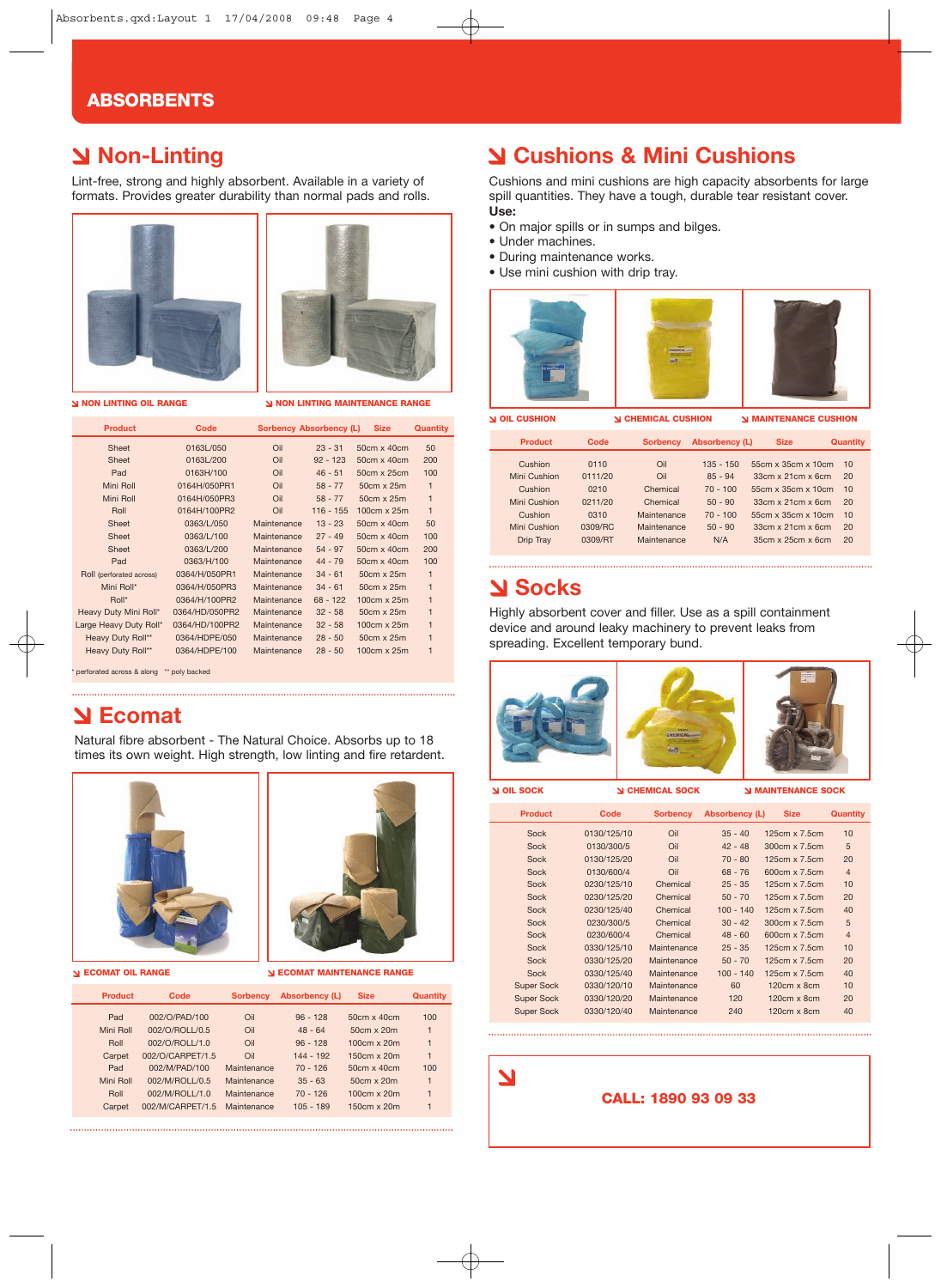#### **www.pwsireland.ie ORDER HOTLINE 1890 93 09 33**

#### **Booms**

A range of absorbent booms for all situations and incidents. **Use:** 

- To contain or control spills.
- Place around at-risk outlets to contain spill at source. Good filled weight for stability.

| <b>OIL BOOM</b> צ      |           | <b>CHEMICAL BOOM</b> |                | <b>MAINTENANCE BOOM</b> |                |  |
|------------------------|-----------|----------------------|----------------|-------------------------|----------------|--|
| <b>Product</b>         | Code      | <b>Sorbency</b>      | Absorbency (L) | <b>Size</b>             | Quantity       |  |
| <b>Boom</b>            | 0105/3    | Oil                  | $120 - 130$    | $12.5cm \times 3m$      | $\overline{4}$ |  |
| <b>Boom</b>            | 0105/4    | Oil                  | 160 - 179      | $12.5cm \times 4m$      | $\overline{4}$ |  |
| <b>Boom</b>            | 0112/1.5  | Oil                  | $157 - 172$    | 20cm x 1.5m             | $\overline{4}$ |  |
| <b>Boom</b>            | 0112/3    | Oil                  | $157 - 172$    | $20cm \times 3m$        | $\overline{2}$ |  |
| <b>Boom</b>            | 0112/4    | Oil                  | $210 - 230$    | $20cm \times 4m$        | $\overline{2}$ |  |
| <b>Boom</b>            | 0212/4    | Chemical             | $102 - 160$    | $20cm \times 4m$        | $\overline{2}$ |  |
| <b>Boom</b>            | 0312/3    | Maintenance          | $78 - 120$     | $20cm \times 3m$        | $\overline{2}$ |  |
| <b>Boom</b>            | 0312/4    | Maintenance          | $102 - 160$    | $20cm \times 4m$        | $\overline{2}$ |  |
| <b>Skirted Boom</b>    | 0112/3/S  | Oil                  | $70 - 92$      | $15cm \times 3m$        | $\overline{2}$ |  |
| Eco Boom               | 0105/3/SP | Oil                  | $105 - 115$    | $12.5cm \times 3m$      | $\overline{4}$ |  |
| Eco Boom               | 0112/3/SP | Oil                  | $256 - 280$    | $20cm \times 3m$        | $\overline{4}$ |  |
| <b>Heavy Duty Boom</b> | 0112/3/HD | Oil                  | 157 - 172      | $20cm \times 3m$        | $\overline{2}$ |  |
|                        |           |                      |                |                         |                |  |

### **Drum Top Covers**

Cut to fit 205 litre drum cover. Stop drips from reaching the floor and promote good house keeping.



### **Railway Trackmats & Trackgrip**



Extra thick polypropylene sheet with an hard wearing permeable membrane, they have high tensile strength and strong backing. Ropes and non-conductive eyelets for easy fixing to rail holding clips on all types of sleepers. Will completely cover the 'four foot', web-to-web, enabling the material to fill the crib

contours and overlap sleepers at each end. Place Trackgrip over the Trackmat to provide an anti-slip surface where required.

| <b>Product</b>  | Code | <b>Sorbency</b> | Absorbency (L) | <b>Size</b>        | Quantity       |
|-----------------|------|-----------------|----------------|--------------------|----------------|
| <b>Trackmat</b> | 0152 | Oil             | 85             | 145 $cm \times 4m$ | $\overline{2}$ |
| Trackgrip       | 0490 | Oil             | N/A            | $122cm \times 10m$ |                |
| Trackgrip       | 0491 | Oil             | N/A            | $91cm \times 10m$  |                |

#### **Floor Mats**

Easy to lay and easy to cut to size. Do not ruck. Dark colour hides dirt, oil and grease. Use in areas of high traffic and under machinery.



**N MAINTENANCE FLOOR MATS** 

| <b>Product</b>                       | Code     | <b>Sorbency</b> | Absorbency (L) | <b>Size</b>        | Quantity |
|--------------------------------------|----------|-----------------|----------------|--------------------|----------|
| Floor Mat                            | 0367/1.0 | Maintenance     | 80-140         | 100cm x 50m        |          |
| Floor Mat                            | 0367/0.5 | Maintenance     | $40 - 70$      | $50cm \times 50m$  |          |
| Floor Mat (poly backed) 0367/1.0/P.B |          | Maintenance     | 94-170         | $100cm \times 50m$ |          |
| Floor Mat (poly backed) 0367/0.5/P.B |          | Maintenance     | $47 - 85$      | $50cm \times 50m$  |          |

#### **Sweeps**



100% melt blown polypropylene. Re-inforced edge with integral rope. Use across a stream or river to remove oil residue. Pull over static water to remove rainbow effect.

| <b>Product</b> | Code    | <b>Sorbency</b> | Absorbency (L) | <b>Size</b>       | Quantity       |
|----------------|---------|-----------------|----------------|-------------------|----------------|
| Sweep          | 0150/15 | Oil             | 85-110         | $93cm \times 15m$ | $\overline{2}$ |
| Sweep          | 0150/30 | Oil             | 85-110         | $93cm \times 30m$ |                |

#### **Pom Poms**



Pom Poms are hanks of polypropylene fibres that attract and hold heavy oils. As used in the "Exon Valdez" oil spill. Repel water. Supplied in packs of 20, 50 and 100. Use:

- On beaches and coast lines.
- On heavy emulsified oil coming ashore. • Fuel bunds and moats in refineries,
- power stations and tank farms. • Ideal on bunker fuel and emulsified
- crude.
- Quoted absorbency based on heavy oil

| <b>Product</b>       | Code               | <b>Sorbency</b> | <b>Absorbency (L)</b> | <b>Size</b> | Quantity |
|----------------------|--------------------|-----------------|-----------------------|-------------|----------|
| Pom Poms<br>Pom Poms | 0430/20<br>0430/50 | Oil<br>Oil      | 44<br>110             | N/A<br>N/A  | 20<br>50 |
| Pom Poms             | 0430/100           | Oil             | 220                   | N/A         | 100      |

#### **HEALTH AND SAFETY EXECUTIVE GUIDANCE ON FLAMMABLE LIQUID STORAGE (HSG51) STATES THAT "IT IS IMPORTANT TO HAVE MEANS OF CONTROLLING SPILLAGES"**